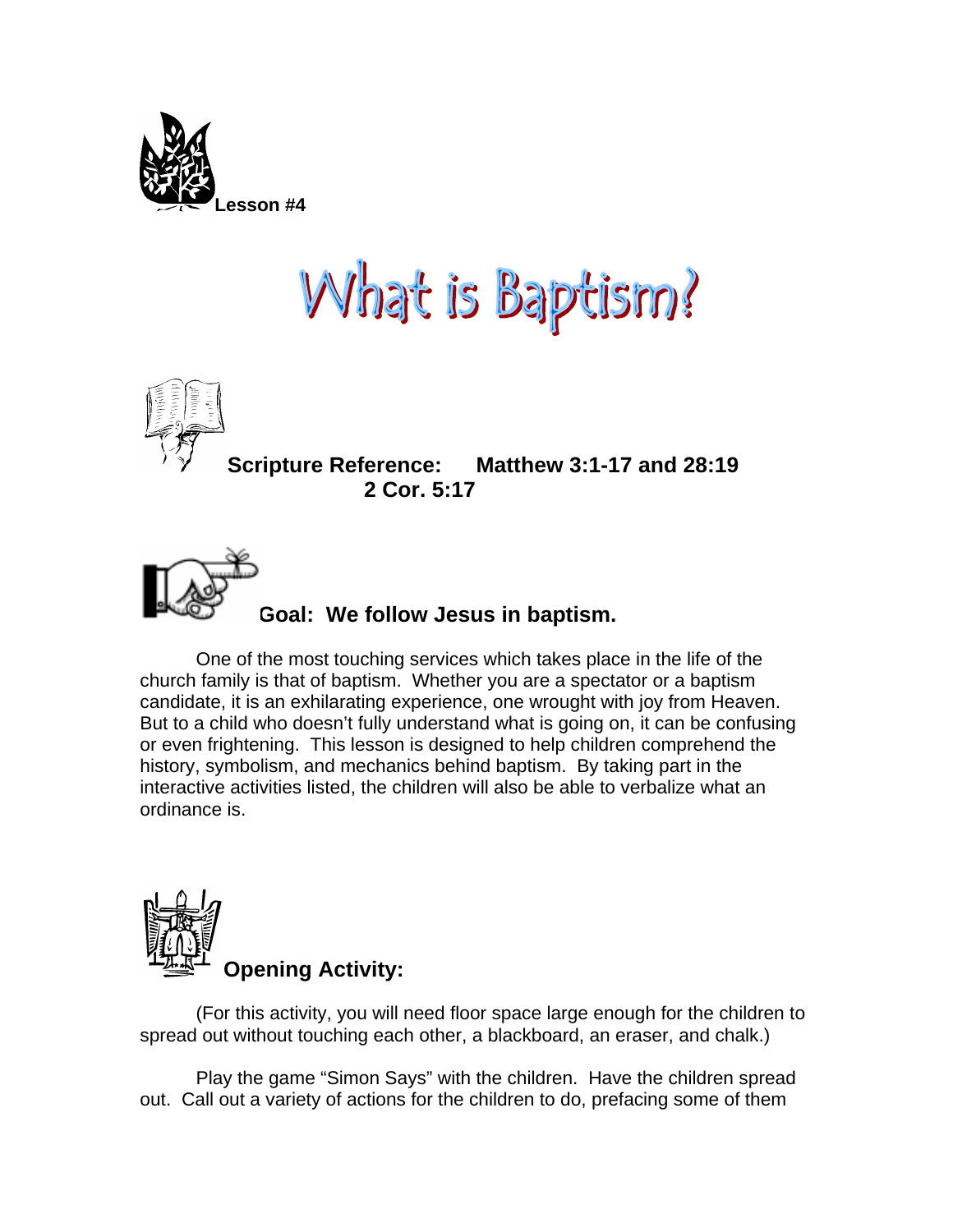with "Simon says…" The children are to mimic only those Simon tells them to do. If they do anything Simon doesn't tell them to do, they are out of the game and must sit down. Play until only one person is left standing. If the game goes quickly, you may choose to play it again allowing one of the children to call the actions.

 Say: **In the game of Simon Says, Simon tells us specific actions we are to do. In the Bible, Jesus tells us some specific or special actions we are to do, also. We call these actions** *ordinances***.** Write word on blackboard. **Our denomination believes there are three important ordinances in the Bible. They are important because they are things that Jesus did, and He tells us to do them, too. Today we're going to learn about one of those ordinances – Baptism.** 



(For this activity, you will need colored chalk, a blackboard, an eraser, and a Bible.)

Gather the children around the blackboard. Ask one child to come up and draw a stick figure man. Say: **Jesus was about 30 years old when He began traveling around teaching people about God. But before Jesus started His ministry, God sent another man to prepare the people's hearts. This man's name was John. He was often called John the Baptist.** Point to stick figure on blackboard. **We can read about John in the book of Matthew in the Bible. In Chapter 3, verses 1-2, it says…**Open Bible to Matthew 3:1-2 and read it. Lay the open Bible on your lap as you continue the story.

Have another child draw a row of stick figures below the figure of John the Baptist. **Crowds of people came to hear John the Baptist preach. He told them they needed to repent. To repent means to turn. He told them they needed to turn from the evil things they were doing and to live for God. After listening to John, many people did turn away from their sins. Matthew 3:5-6 tells us…** Read the verses.

Have someone draw a simple river close to John on the blackboard. **After the people confessed or admitted they had sinned and wanted to turn their lives around, John would baptize them in the Jordan River.** Point to river. **Being baptized was a way of showing the rest of the world that they were going to live for God now. The people would walk into the river with John, and he would dip them down into the water and bring them back up again.**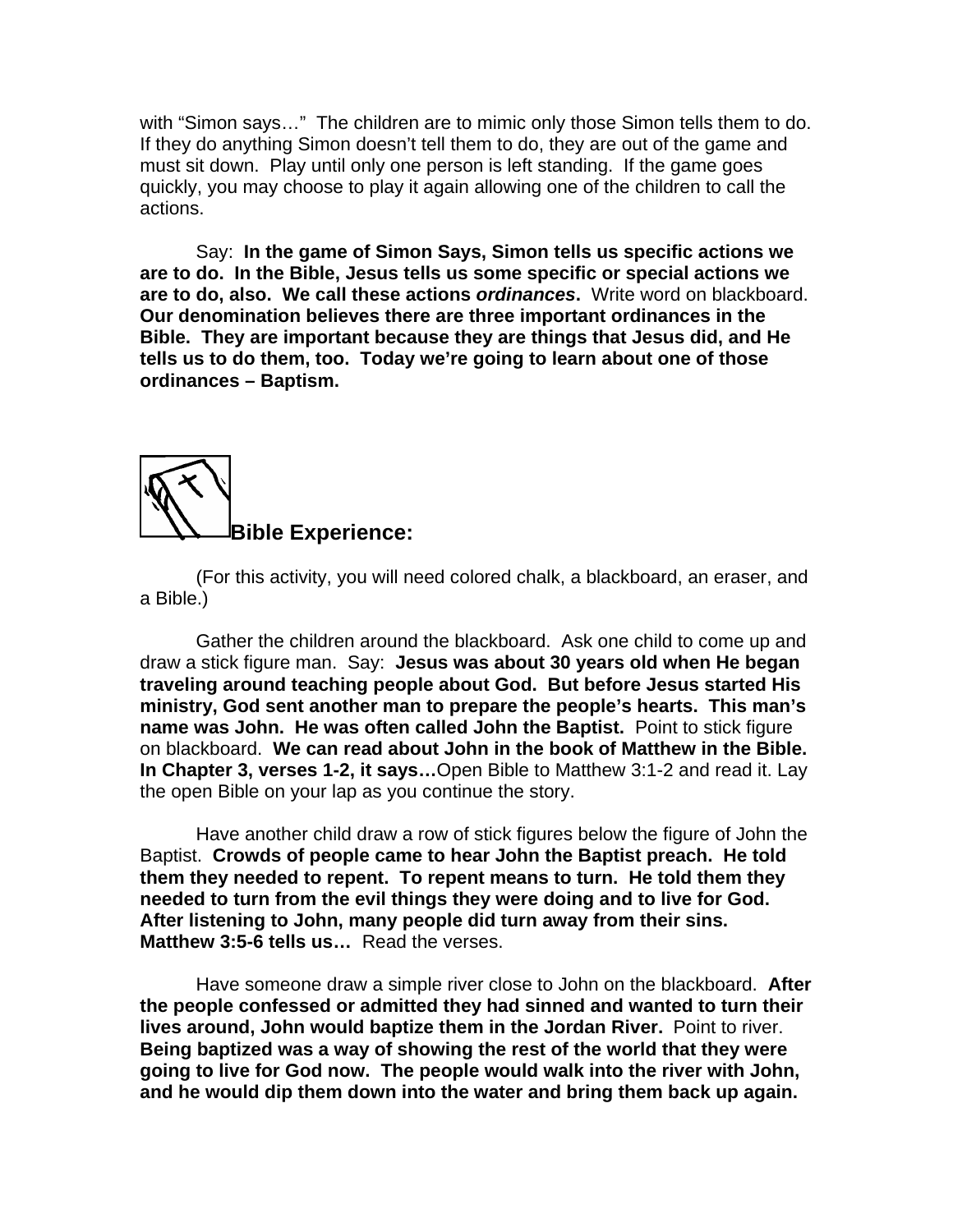**It was almost like he was washing away the old persons and making them clean and new persons.** 

**But John the Baptist knew it wasn't him who made the people clean, nor was it the water that made them clean. Only Jesus could make them clean. John was getting their hearts ready to meet Jesus.** The teacher draws a stick figure beside John to represent Jesus. **So you can imagine how surprised John was one day to look up and see Jesus standing beside him. Jesus asked John to baptize Him! Matthew 3:13-15 says…** Read passage.

Have someone draw clouds above John and Jesus and another person draw a bird in the air. **John agreed to baptize Jesus. Matthew 3:16-17 tells us what happened when Jesus came out of the water.** Read two verses.

Conclude by saying: **God was pleased with Jesus for being baptized. Our denomination believes God is pleased when we are baptized, too. It is a special way of showing the people around us that we have asked God to forgive our sins and are choosing to live our lives for Him now.**



**Life Application:** 

(For this activity, you will need a Bible. You will also need to make arrangements with the pastor ahead of time for him to come speak to your class about the mechanics of baptism. If your church has a baptistery, you may choose to hold this portion of the lesson there.)

 Say: **Earlier today we learned a new word, the word ordinance. Who remembers what an ordinance is?** *a special action Jesus did and told us to do also* **Before Jesus returned to Heaven, He told His disciples…** Read Matthew 28:19. **Our denomination believes being baptized is part of being a disciple or follower of Jesus. The pastor has come today to talk to about how he/she baptizes people and to answer any questions you may have about baptism.** Turn the class over to the pastor.



(For this activity, you will need the attached butterfly pattern, card stock or poster board, assorted colors of fun foam, jumbo craft sticks, markers, pencils,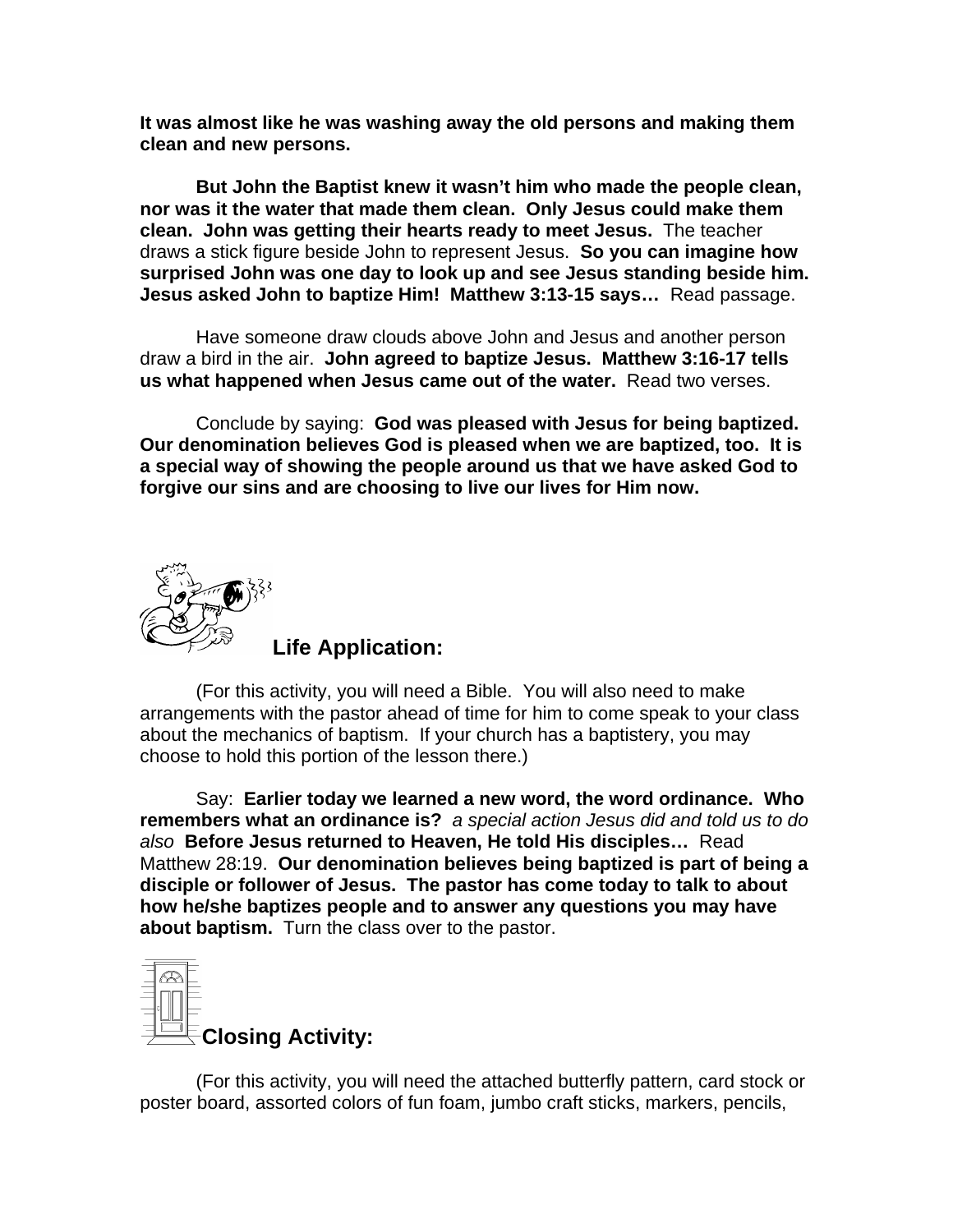tacky or craft glue, scissors, black pipe cleaners, self-adhesive magnetic strip, and a Bible.

 Ahead of time, trace the butterfly pattern onto card stock or poster board a few times and cut them out for the children to use as patterns. You may want to make a sample butterfly for the children to use as a guide.)

 Lead the children in making butterfly magnets. The children may trace the butterfly pattern onto whatever color of fun foam they wish and cut them out. Use a craft stick for the main body and pipe cleaners for antennae. The main body may be decorated with markers and the wings with smaller geometric shapes of contrasting fun foam. When finished, place a couple strips of selfadhesive magnet on the back.

 Say: **When a butterfly emerges from its cocoon, the old is gone; the new has come. The caterpillar is no more; it is a new creation, a butterfly. In the same way, when a person is baptized, it shows the world that the old is gone, and the new has come. . Second Corinthians 5:17 in the Bible tells us…** Read verse. **The old life of sin is gone; a new life for God has begun.**

**Next week we will learn about another ordinance Jesus gives to us.**